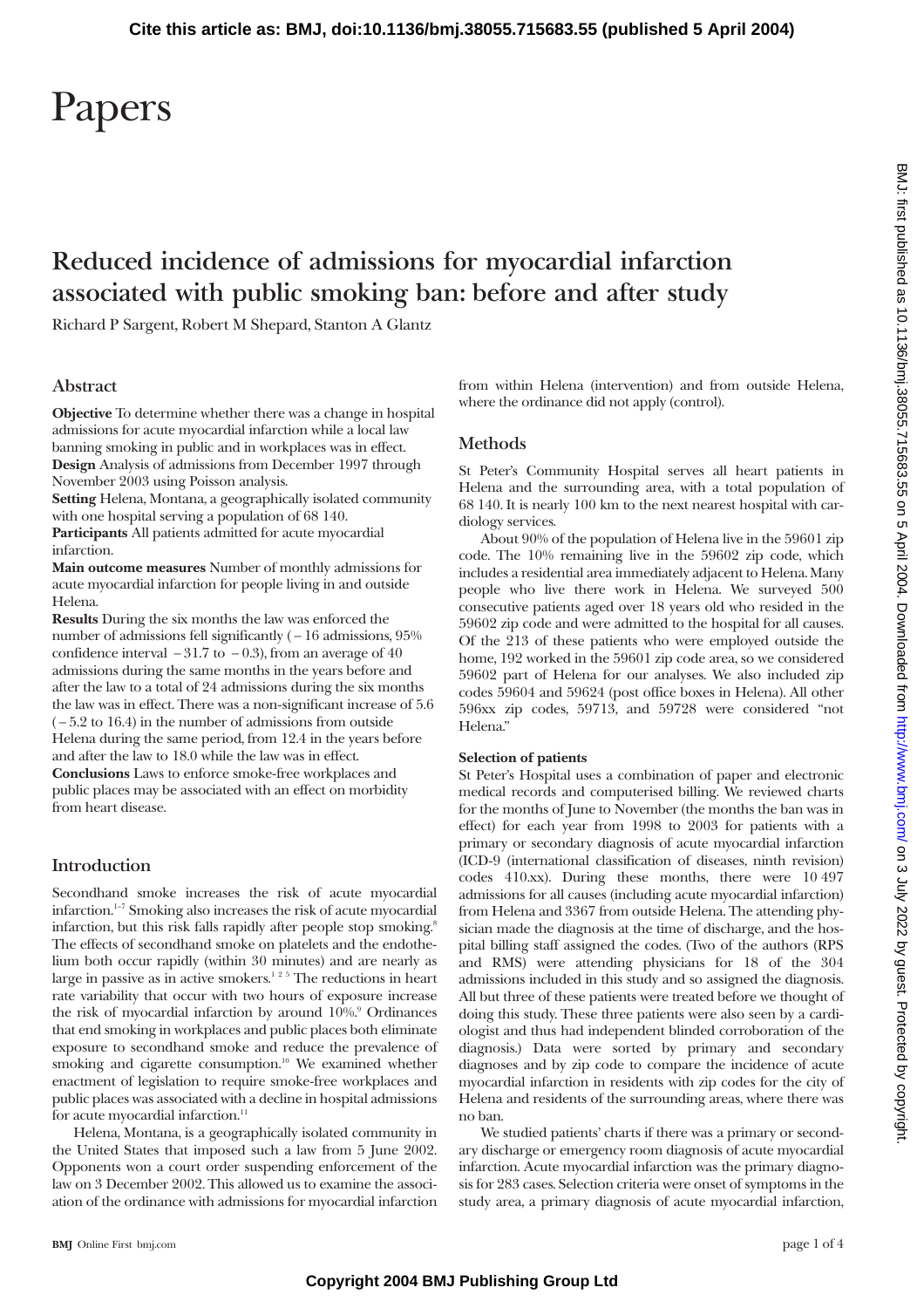and no recent procedure that could have precipitated acute myocardial infarction. We excluded eight cases because onset of symptoms occurred outside the study area and one because the patient died in the emergency room three days after angioplasty. The charts of three patients were reviewed because of multiple admissions in any 60 day period. Of a total of five such admissions, one was excluded because there was no chemical evidence (raised troponin I concentrations or creatine phosphokinase activity) for a new event. We therefore included 274 admissions with a primary diagnosis in the analysis.

We reviewed 71 cases with a secondary diagnosis of acute myocardial infarction. To be included, patients had to have chemical evidence (raised troponin I concentrations or creatine phosphokinase activity) at the time of admission or within the first 24 hours, onset of symptoms inside the study area, and no recent procedure that could have precipitated acute myocardial infarction. In the analysis we included 30 admissions with a secondary diagnosis and excluded 41.

In all cases, we accepted the attending physician's diagnosis of acute myocardial infarction, and all attending physicians (other than the authors) were blinded to the study. In the three cases included after the study was started, a consulting cardiologist who was blinded to the study, confirmed the diagnosis, according to the medical record. We did not change any diagnosis. We excluded or included cases according to the criteria noted above.

We reviewed charts of patients from outside the study area to determine whether onset of symptoms occurred in or out of the study area and included them if the patient's symptoms started in the study area. Twenty six patients in the primary acute myocardial infarction group had out of area zip codes; 14 were included. Eight patients with a secondary diagnosis of acute myocardial infarction had zip codes out of the area. We included three patients with a diagnosis of primary myocardial infarction (for example, primary diagnosis of cardiogenic shock with secondary diagnosis of acute myocardial infarction) whose symptoms had started in the study area.

Overall we selected 354 admissions for review, and 304 met the inclusion criteria.

#### **Statistical methods**

We tested the hypothesis that the law was associated with changes in the total number of admissions for acute myocardial infarction in the six months of June to November (when the law was in effect). We compared the number of admissions during the six months the law was in effect (in 2002) with the average number of admissions during the same six months in the years before (1998-2001) and after (2003) the law.

# **Results**

During the six months the smoke-free law was in effect (June-November 2002, figure), there was a significant drop in the number of admissions for acute myocardial infarction by −16 admissions (95% confidence interval − 31.7 to − 0.3) in Helena. During the same six months in the years before and after the law the average number of admissions was 40 compared with a total of 24 admissions during the six months of the law (table). There was a non-significant increase of 5.6 admissions per month ( − 5.2 to 16.4) from outside Helena during the same period, from 12.4 before the law compared with 18 during the law. The changes inside and outside Helena were significantly different during these months (table).



Admissions for acute myocardial infarction during six month periods June-November before, during (2002), and after the smoke-free ordinance (ordinance did not apply outside Helena). The law was implemented on 5 June 2002

# **Discussion**

During the implementation of a smoke-free law that applied to public places and workplaces we observed a significant drop in admissions for acute myocardial infarction. This is the first study to report such an association. As for any initial report, further research is desirable to confirm the finding. The observations that admission rates fell in the area where the law was implemented but not outside the area, suggests that smoke-free laws not only protect people from the long term dangers of secondhand smoke but also that they may be associated with a rapid decrease in heart attacks.

#### **Strengths of the study**

An important aspect of this study is that it was done in one isolated place with a single hospital that dealt with all admissions for acute myocardial infarction. In most other places that have implemented smoke-free policies, there are several hospitals with people moving across jurisdictional boundaries for work, housing, and health care. These factors "smear out" the effect of any smoke-free policies in both space and time. Data from California, however, could be interpreted as supporting our results. Death rates from heart disease fell faster in California than elsewhere in the United States during the California tobacco control programme,<sup>12</sup> which, while including a tax increase and media campaign (including the promotion of smoke-free environments), focused on creating smoke-free workplaces and public places.13 The fraction of the population covered by smoking restrictions rapidly increased as a result of the campaign,<sup>14 15</sup> and there was a parallel reduction in deaths from heart disease. $12$ Helena's small size and isolation were important contributing factors to our ability to detect a change in admission rates.

Admissions for acute myocardial infarction during six month period (June to November) when smoking ban was enforced and equivalent months in years before and after ban, according to areas with (Helena) and without enforcement<sup>\*</sup>

|                                                           |                               | Helena                           | Not Helena           |
|-----------------------------------------------------------|-------------------------------|----------------------------------|----------------------|
| Ordinance year (2002)                                     | 24                            |                                  | 18                   |
| Other yearst                                              | 40                            |                                  | 124                  |
| Difference (95% CI)                                       |                               | $-16$ $(-31.7 \text{ to } -0.3)$ | $5.6$ (-5.2 to 16.4) |
| Helena difference minus not<br>Helena difference (95% CI) | $-21.6$ ( $-40.6$ to $-2.6$ ) |                                  |                      |

\*All comparisons done assuming Poisson distribution.

†Average number of admissions during six month period for years other than 2002.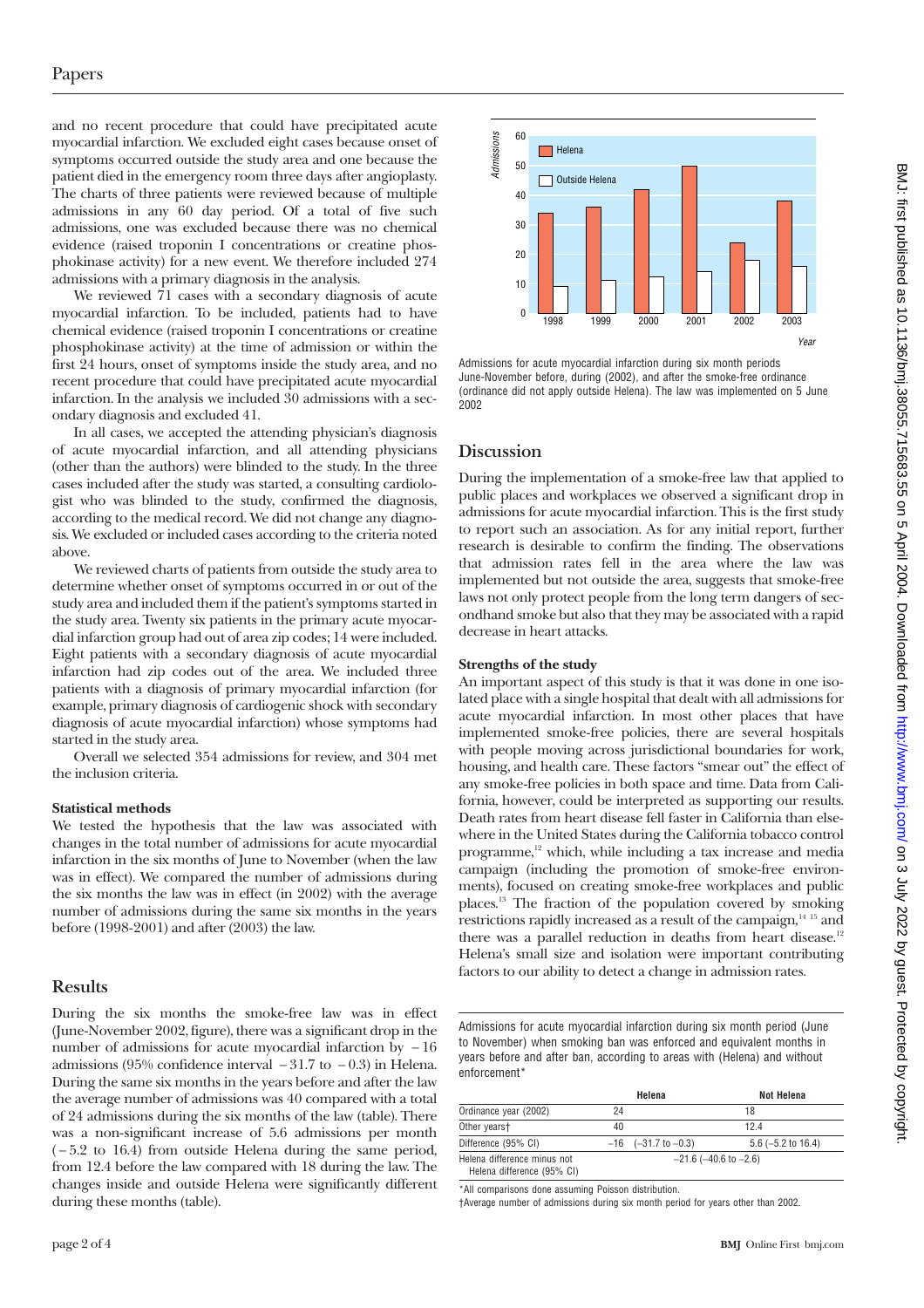#### **Weaknesses of the study**

Helena's small size can also be an important limitation of the study, as the total number of acute myocardial infarctions we observed was small. The statistical approach to analysis, with the Poisson distribution, does not account for the secular trend of increasing admissions over time (figure) and biases the results towards the null. Despite these small numbers and conservative statistical analysis, however, we were able to detect a significant change associated with the smoke-free law.

This is a "before and after" study that relies on historical controls (before and after the period that the law was in effect), not a randomised controlled trial. Because this study we simply observed a change in the number of admissions for acute myocardial infarction, there is always the chance that the change we observed was due to some unobserved confounding variable or systematic bias.

Our data were from billing records for people who reached the hospital. We reviewed death records for Lewis and Clark County but did not include them because of concern about the accuracy of the assigned causes of death.

The criteria for identifying acute myocardial infarction changed during the study period. In March 1999 St Peter's began using troponin I concentration for diagnosis. To test whether this change could have affected the results, we conducted a regression analysis, including a variable indicating whether troponin I concentration was used; this variable did not approach significance. The change in diagnostic approach does not seem to have affected our results.

We did not make any direct observations to measure how much the exposure to secondhand smoke was reduced during the months when the law was in force. We do not know the prevalence of smoking in venues covered by ban, though the city-county health department reported that all but two businesses complied.16

#### **Relation to other studies**

Researchers have predicted that smoke-free laws would be associated with a reduced incidence of acute myocardial infarction through a combination of reduced exposure to secondhand smoke and encouraging smokers to quit<sup>11</sup> (38% of the patients with acute myocardial infarction in the study were current smokers, 29% were former smokers, and 33% had never smoked at the time of admission). While both of these effects are probably occurring, we do not have a large enough sample size to estimate their relative contribution to our results. Several mechanisms, including increased platelet activation,<sup>125</sup> inhibition of vascular endothelium,<sup>17</sup> impairment of coronary artery dilatation capacity,18–21 decreases in antioxidant substances (especially ascorbic acid), $22$  aortic stiffening, $23$  and impaired heart rate variability,<sup>9</sup> all of which could increase the likelihood of an acute coronary event, have been measured within minutes to hours of exposure to secondhand smoke. Even occasional exposure to secondhand smoke has been associated with an increased risk for acute coronary syndromes.<sup>24</sup>

The effect associated with the smoke-free law may seem large but is consistent with the observed effects of secondhand smoke on cardiac disease. Secondhand smoke increases the risk of a myocardial infarction by about 30%3 4; if all this effect were to occur immediately, we would expect a fall of  $-0.30 \times 40.5 = -12.2$  in admissions during the six months the law was in effect, which is within the 95% confidence interval for the estimate of the effect (a drop of  $-32.2$  to  $-0.8$  admissions). Creation of smoke-free environments, as required by the law,

# **What is already known on this topic**

Secondhand smoke causes acute (within 30 minutes) changes in platelet and vascular endothelial function and reductions in heart rate variability that all increase the risk of an acute myocardial infarction

Epidemiological studies have shown that people living or working in an environment polluted with secondhand smoke have a 30% increase in risk of acute myocardial infarction

Smoke-free workplace and public place laws rapidly reduce exposure to secondhand smoke

#### **What this paper adds**

In the six months in which a law to ban smoking in the workplace and in public places was enforced in an isolated community, admissions to the local hospital for acute myocardial infarction fell compared with the same months in the years before and after the law was in effect

Smoke-free laws may be associated with a rapid effect on morbidity from heart disease

would also reduce the risk of acute myocardial infarction among those smokers who stop smoking or reduce consumption.

We thank St Peter's Hospital for its cooperation with obtaining the data, particularly Mike Ziegler and Chris Miller for help with data collection and Lisa E Fastnaught and Kurt M Ribisl for assistance in coding the patients' addresses.

Contributors: All three authors made a substantial contribution to the conception, design, analysis and interpretation of data, drafting the article and revising it critically for important intellectual content, and providing final approval of the version to be published. RPS and RMS collected the data, and SAG did the statistical analysis and is guarantor.

Funding: ProtectMontanaKids, a project of the American Cancer Society, American Heart Association, and American Lung Association of the Northern Rockies, with support from the Robert Wood Johnson Foundation. National Cancer Institute Grant CA-61021 and the American Legacy Foundation.

Competing interests: None declared.

Ethical approval: St Peter's Community Hospital Institutional Review Board for Human Research.

- 1 Glantz SA, Parmley WW. Passive smoking and heart disease: epidemiology, physiology, and biochemistry. *Circulation* 1991;83:1-12.
- 2 Glantz S, Parmley W. Passive smoking and heart disease: mechanisms and risk. *JAMA* 1995;273:1047-53.
- 3 He J, Vupputuri S, Allen K, Prerost MR, Hughes J, Whelton PK. Passive smoking and the risk of coronary heart disease—a meta-analysis of epidemiologic studies. *N Engl J Med* 1999:340:920-6
- 4 Law M, Morris J, Wald N. Environmental tobacco smoke exposure and ischaemic heart disease: an evaluation of the evidence. *BMJ* 1997;315:973-80.
- 5 Glantz S, Parmley W. Even a little secondhand smoke is dangerous. *JAMA* 2001;286:462-3.
- 6 Rosenlund M, Berglind N, Gustavsson A, Reuterwall C, Hallqvist J, Nyberg F, et al. Environmental tobacco smoke and myocardial infarction among never-smokers in the Stockholm heart epidemiology program (SHEEP). *Epidemiology* 2001;12:558-64.<br>7 Pitsavos C, Panagiotakos DB, Chrysohoou C, Skoumas J, Tzioumis K,
- al. Association between exposure to environmental tobacco smoke and the development of acute coronary syndromes: the CARDIO2000 case-control study. *Tob Control* 2002;11:220-5.
- 8 Lightwood J, Glantz S. Short term economic and health benefits of smoking cessation: Myocardial infarction and stroke. *Circulation* 1997;96:1089-96.
- 9 Pope CI, Eatough D, Gold D, Pang Y, Nielsen K, Nath P, et al. Acute exposure to environmental tobacco smoke and heart rate variability. *Environ Health Perspect* 2001;109:711-6.
- 10 Fichtenberg CM, Glantz SA. Effect of smoke-free workplaces on smoking behaviour: systematic review. *BMJ* 2002;325:188. 11 Ong M, Glantz SA. Cardiovascular health and economic effects of smokefree
- workplaces. *Am J Med* (in press).
- 12 Fichtenberg CM, Glantz SA. Association of the California tobacco control program with declines in cigarette consumption and mortality from heart disease. *N Engl J Med* 2000;343:1772-7.